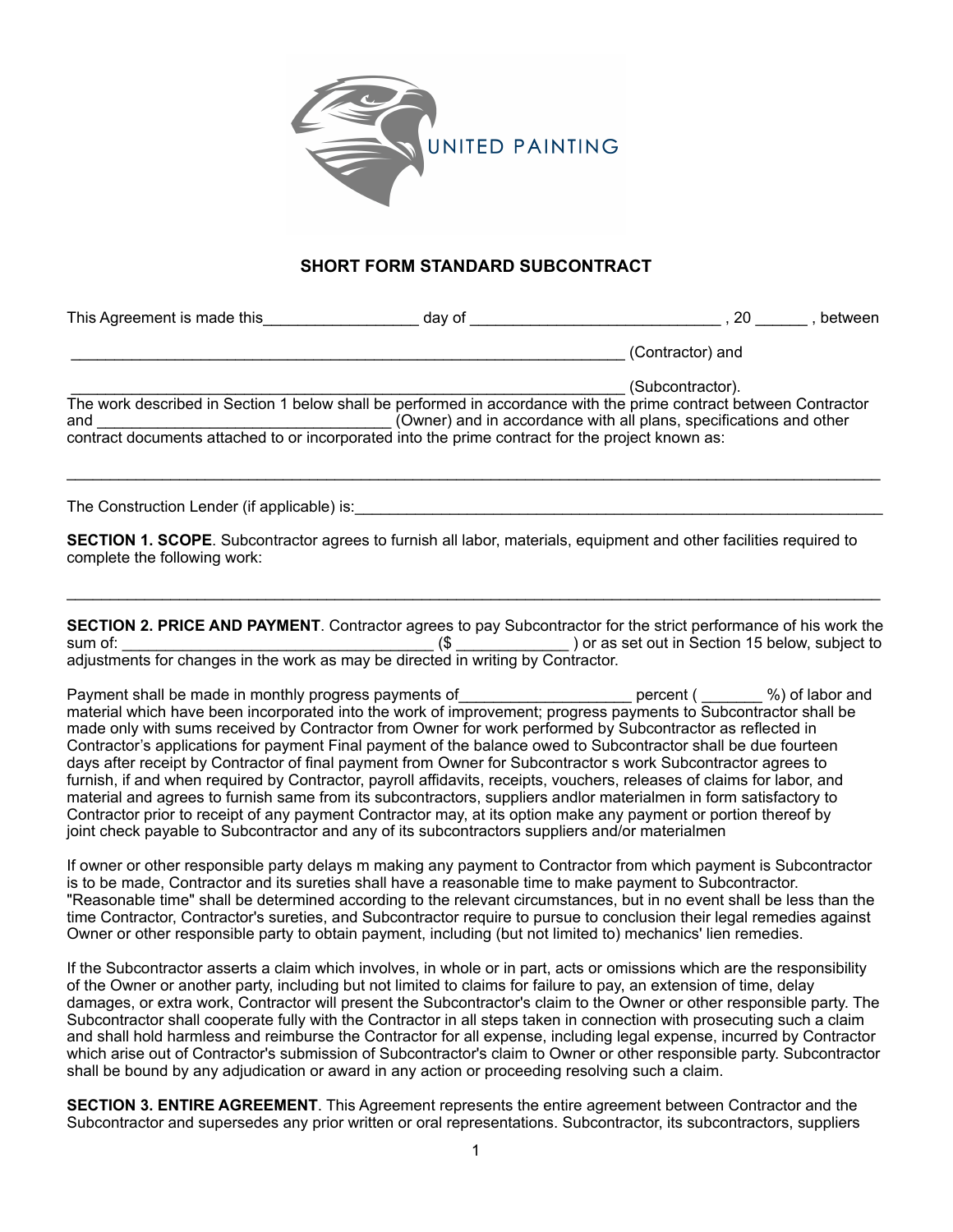and/or materialmen are bound by the prime contract and any contract documents incorporated therein insofar as they relate in any way, directly or indirectly, to the work covered by this Agreement.

**SECTION 4. TIME**. Time is of the essence of this Agreement. Subcontractor shall provide Contractor with scheduling information in a form acceptable to Contractor and shall conform to Contractor's progress schedules, including any changes made by Contractor in the scheduling of work. Subcontractor shall coordinate its work with that of all other contractors, subcontractors, suppliers and/or materialmen so as not to delay or damage their performance.

**SECTION 5. DELAY**. Should Subcontractor delay Contractor, any other Subcontractor, or anyone else on the Project, Subcontractor will indemnify Contractor and hold Contractor harmless for any damages, claims, demands, liens, stop notices, lawsuits, attorneys' fees, and other costs or liabilities imposed on Contractor connected with said delay by Subcontractor.

**SECTION 6 CHANGES IN WORK** Subcontractor shall make no changes in the work covered by this Agreement without written direction from the Contractor Subcontractor shall not be compensated for any change which is made without such written direction No changes in the work covered by this Agreement shall exonerate any surety or any bond given in connection with this Agreement.

**SECTION 7. CLAIMS**. If any dispute shall arise between Contractor and Subcontractor regarding performance of the work, or any alleged change in the work, Subcontractor shall timely perform the disputed work and shall give written notice of a claim for additional compensation for the work prior to commencement of the disputed work Subcontractor s failure to give written notice prior to commencement constitutes an agreement by Subcontractor that it will receive no extra compensation for the disputed work.

**SECTION 8 INSPECTION AND PROTECTION OF WORK** Subcontractor shall make the work accessible at all reasonable times for inspection by the Contractor Subcontractor shall at the first opportunity inspect all material and equipment delivered to the job site by others to be used or incorporated in the Subcontractor s work and give prompt notice of any defect therein Subcontractor assumes full responsibility to protect the work done hereunder until final acceptance by the Architect Owner and Contractor.

**SECTION 9. LABOR RELATIONS**. Subcontractor shall maintain labor relations policies in conformity with the directions of the Contractor and shall be bound to and comply with all of the terms and conditions, including trust fund contributions, required by those labor agreements applicable to work performed under this Agreement to which the Contractor is bound. The specific agreements to which the Contractor is bound are listed in Section 16.

**SECTION 10. TERMINATION.** (i) Should Subcontractor fail to rectify any contractual deficiencies, including failure to pay its creditors, within three (3) working days from receipt of Contractor's written notice, Contractor shall have the right to take whatever steps it deems necessary to correct said deficiencies and charge the cost thereof to subcontractor, who shall be liable for the full cost of Contractor's corrective action, including overhead, profit and actual attorneys' fees. (ii) Contractor may at any time and for any reason terminate Subcontractor's services hereunder at Contractor's convenience. In the event of termination for convenience, Subcontractor shall recover only the actual cost of work completed to the date of termination, in approved units of work or percentage of completion, plus fifteen percent (15%) of the actual cost of the completed work for overhead and profit. Subcontractor shall not be entitled to any claim or lien against Contractor, Owner or anyone else for any additional compensation or damages in the event of such termination.

**SECTION 11. INDEMNIFICATION***.* To the fullest extent permitted by law, Subcontractor shall indemnify and hold harmless Owner and Contractor and their agents and employees from claims, demands, causes of actions and liabilities of every kind and nature whatsoever arising out of or in connection with Subcontractor's operations performed under this Agreement. This indemnification shall extend to claims occurring after this Agreement is terminated as well as while it is in force. The indemnity shall apply regardless of any active and/or passive negligent act or omission of Owner or Contractor, or their agents or employees, but Subcontractor shall not be obligated to indemnify any party for claims arising from the sole negligence or willful misconduct of Owner or Contractor or their agent or employees or caused solely by the designs provided by such parties. The indemnity set forth in this Section shall not be limited by insurance requirements or by any other provision of this Agreement. All work covered by this Agreement done at the site or in preparing or delivering materials or equipment to the site shall be at the sole risk of Subcontractor until the completed work is accepted by Contractor.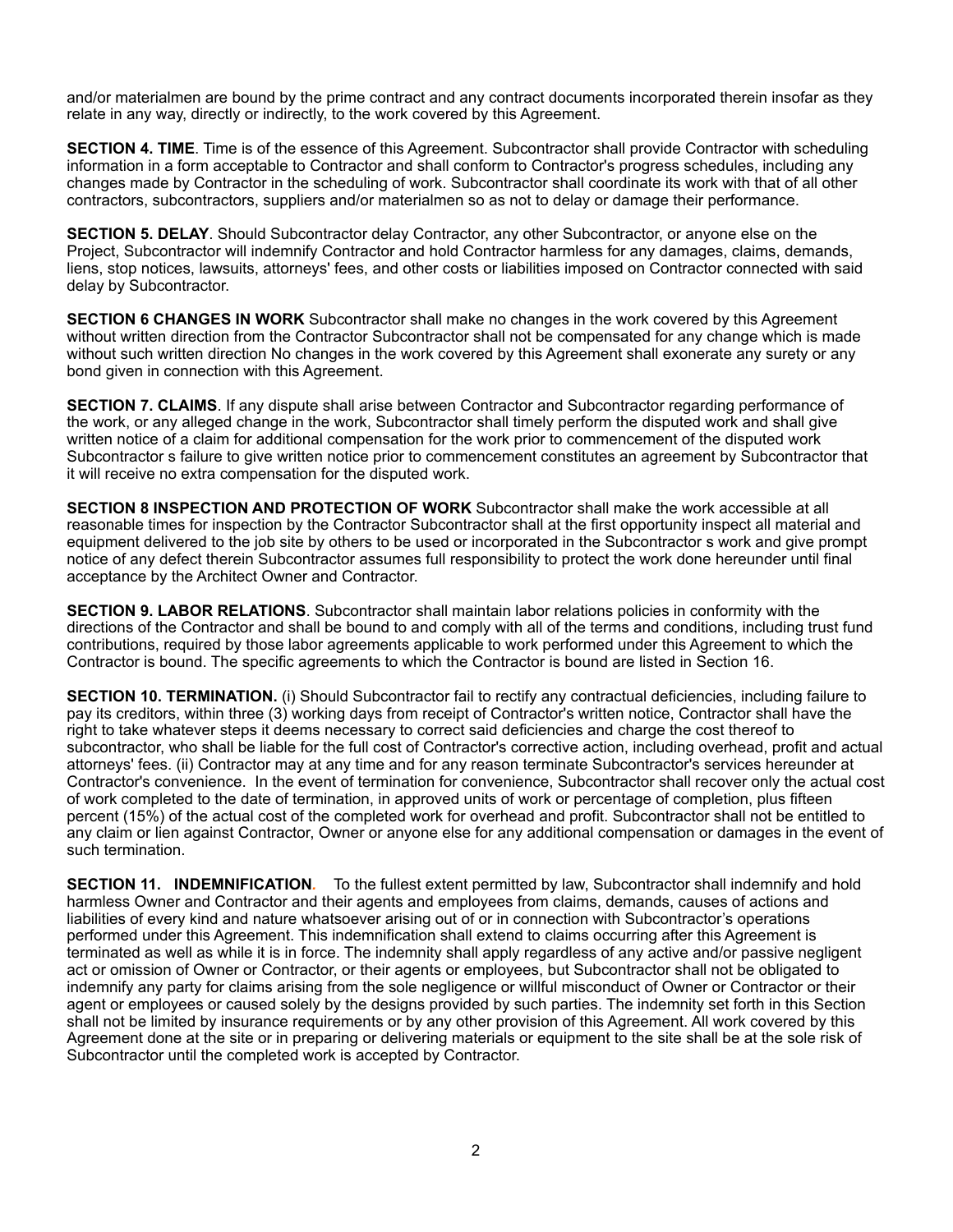**SECTION 12. INSURANCE**. Subcontractor shall, at its expense, procure and maintain insurance on all of its operations, with carriers acceptable to Contractor, and in amounts acceptable to Contractor and as required by the prime contract, including the following coverages:

## 12.1 Casualty Insurance

- a. Workers Compensation and Employer s Liability msurance,
- b. Commercial General Liability insurance (ISO Form CG 00 01) covering all operations and
- c. Automobile Liability insurance, including coverage for all owned, hired and non-owned automobiles.

All insurance coverages shall be in amounts and for durations acceptable to Contractor and as required by the prime Contract. Subcontractor shall name Contractor as an additional insured under the General Liability policy using ISO Form CG 20 10 Subcontractor shall provide certificates of insurance to Contractor prior to commencement of the work The certificates of insurance shall provide that there will be no cancellation nor reduction of coverage without thirty (30) days prior written notice to Contractor The certificate shall reflect all limiting or exclusionary endorsements amending the required ISO Form CG 00 01 The use of such limiting or exclusionary endorsements will be subject to the approval of Contractor The failure of Contractor to enforce in a timely manner any of the provisions of this Section 12 shall not act as a waiver to enforcement of any of these provisions at a later date in the performance of this Agreement.

## 12.2 Property Insurance

All work covered by this Agreement done at the site, or in preparing or delivering materials or equipment to the site, shall be at the sole risk of Subcontractor until the completed work is accepted by Contractor.

12.2.1 Waiver of Subrogation. Contractor and Subcontractor waive all rights against each other and against all other subcontractors and Owner for loss or damage to the extent reimbursed by any property or equipment insurance applicable to the work, except such rights as they may have to the proceeds of such insurance. If any applicable policies of insurance referred to in this Section require an endorsement or consent of the insurance company to provide for continued coverage where there is a waiver of subrogation, the owners of such policies will cause them to be so endorsed or obtain such consent.

12.2.2 Builder's Risk. "All risk" Builder's Risk insurance (excluding the hazards of earthquake and flood) is normally purchased by Owner and such insurance provides property insurance coverage for both Contractor and Subcontractor including loss or damage to Subcontractor's work. It is the responsibility of Subcontractor to ensure his work is protected by such Builder's Risk insurance prior to the execution of this subcontract. If Builder's Risk coverage is not provided, Subcontractor shall obtain such coverage at his own expense. Subcontractor is also responsible for any deductible amounts incorporated into any property insurance policies.

**SECTION 13. DISPUTE RESOLUTION**. Any dispute resolution procedure in the prime contract shall be deemed incorporated in this Agreement, and shall apply to any disputes arising hereunder, except disputes not involving the acts, omissions or otherwise the responsibility of the Owner under the prime contract, those which have been waived by the making or acceptance of final payment, and questions regarding the licensure of the subcontractor. Subject to compliance with all applicable laws including but not limited to those relating to false claims dispute and claim certifications and cost and pricing data requirements Contractor's sole obligation is to present any timely-filed claims by Subcontractor to the Owner under such procedure and, subject to the other provisions of this Agreement, to pay to Subcontractor the proportionate part of any sums paid by the Owner to which Subcontractor is entitled. For disputes not involving the acts, omissions or otherwise the responsibility of the Owner under the prime contract, the parties hereto shall submit any and all disputes arising under or relating to the terms and conditions of the Subcontract to arbitration in accordance with the Construction Industry Rules of the American Arbitration Association. No demand in arbitration shall be made after the date when the institution of legal or equitable proceedings based on such dispute would be barred by the applicable statute of limitations. In any dispute resolution between the parties, the prevailing party shall be entitled in addition to any other relief granted to recover its costs ofparticipation including attorneys and experts fees An award rendered by an arbitrator(s) shall be final and judgment may be entered upon it in accordance with applicable law in any court havmg jurisdiction.

**SECTION 14 WARRANTY** Subcontractor warrants to Owner and Contractor that all materials and equipment furnished shall be new unless otherwise specified and that all work under this Agreement will be performed in a good and workmanlike maimer, shall be of good quality, free from faults and defects and in conformance with the Contract